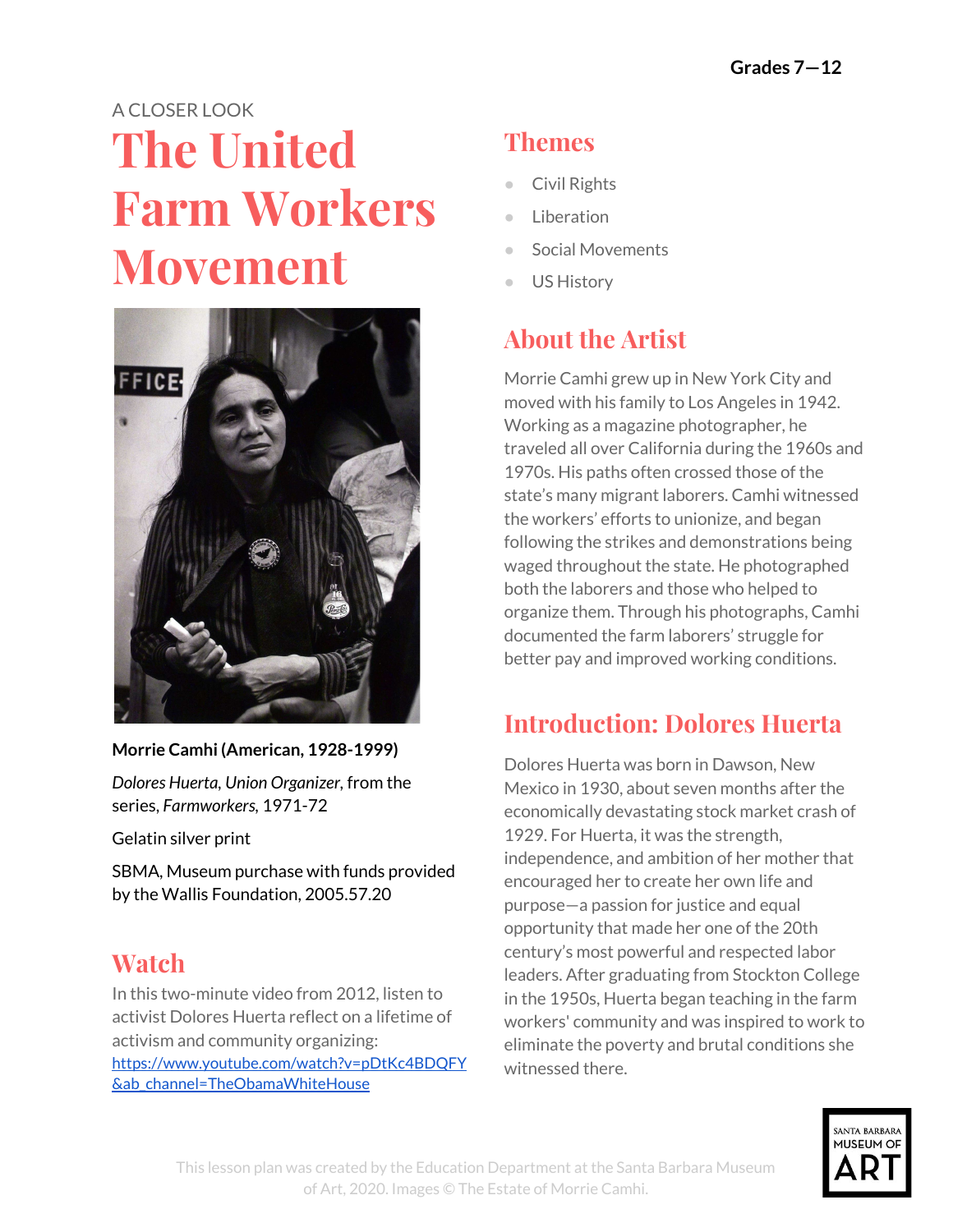In 1962, Huerta co-founded with activist César Chávez, what would become the United Farm Workers Union (UFW). Using tactics of non-violence, she organized an effective boycott of California table grapes and successfully lobbied for the Agricultural Labor Relations Act, which grants farm workers the right to collectively organize and bargain for better wages and working conditions.

### **Research: The Fight of Farm Workers in the United States**

The history of migrant workers in the western United States has a long and complicated history. By the mid-20th century, most migrant farm workers in the west were Mexican, due in large part to the exploitative Bracero program, which brought thousands of Mexicans to the United States between 1941–1964. Research the Bracero program. What were its aims and goals? Where did it fall short?

The United Farm Workers movement was initiated, in large part, as a response to this program and the conditions of farm workers. Research the origins of the UFW. Along with Huerta, who were its main leaders? What were the organization's primary goals? How did it organize to achieve those goals?

## **Activity: Creating a Logo**

In two of the photographs, you will notice the logo for UFW. The logo incorporates the Aztec eagle to show the connection the union had to migrant workers of Mexican-American descent, encircled in white to signify hope and aspiration.

**If you were to design a logo for a cause you believe in today, what would itlook like? Would you include a symbol or letters? What colors would it be? Draw your logo.**



**Morrie Camhi (American, 1928-1999)** *Farmworker's Press Conference,* 1971-1972 Gelatin silver print SBMA, Museum purchase with funds provided

## **Read: Still Striving**

by the Wallis Foundation, 2005.57.1

In 2012, President Barack Obama bestowed on Huerta her most prestigious award, the Presidential Medal of Freedom, the highest civilian honor in the United States. Upon receiving it, Huerta said: "*The freedom of association meansthat people can come together in organization to fight forsolutionsto the problems they confront in their communities. The great social justice changesin our country have happened when people came together, organized, and took direct action. It isthisright thatsustains and nurtures our democracy today. The civil rights movement, the labor movement, the women's movement, and the equality movement for our LGBT brothers and sisters are all manifestations of these rights. I thank President Obama for raising the importance of organizing to the highest level of merit and honor."*

**Reflect on Huerta's words and the idea of organizing. If you had to organize for a cause you believe in, what would you say to bring people together?**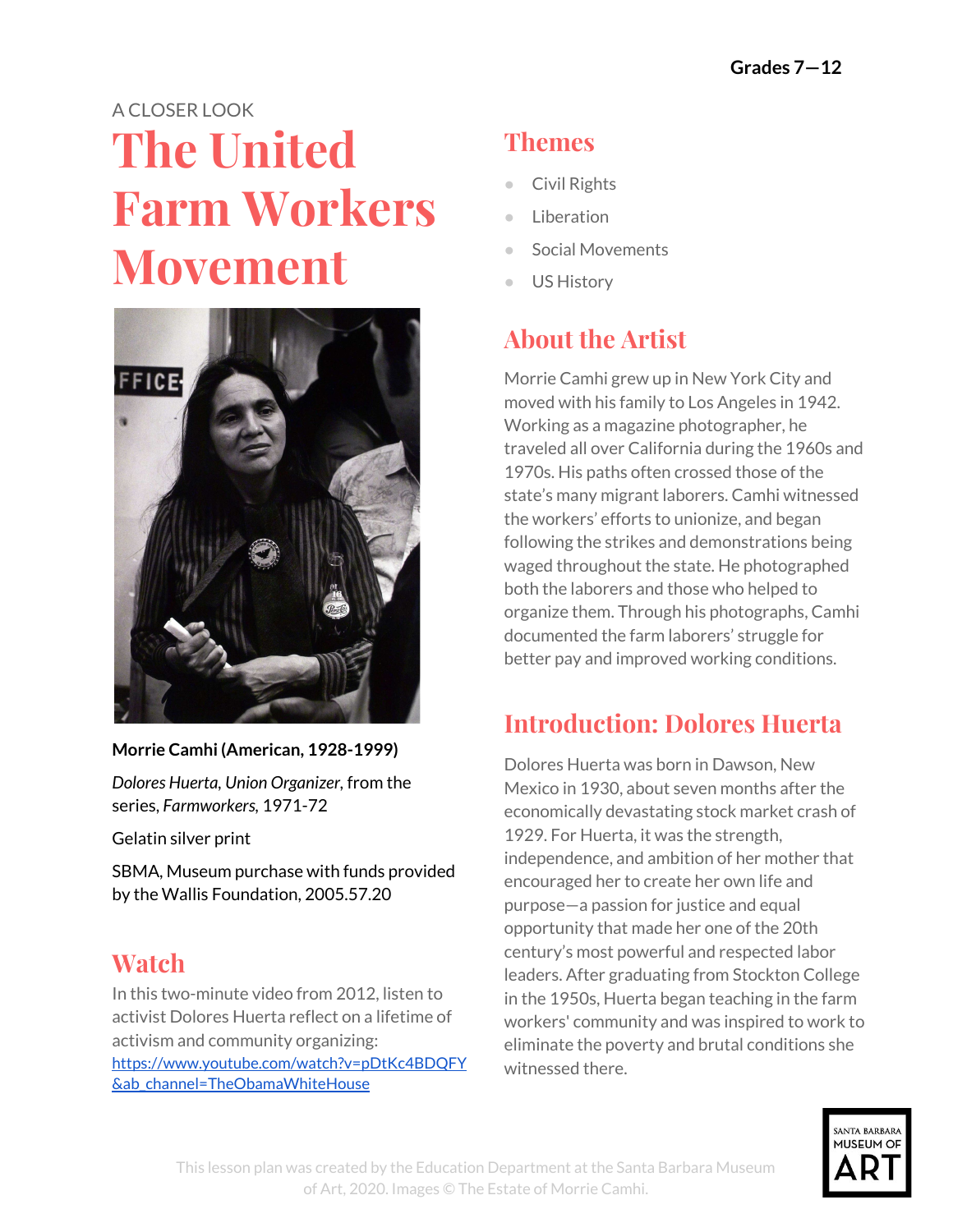*Young Man with Union Brochure,* 1972\*

#### **Activity: Making Connections**

In two of the photographs by Morrie Camhi—one of a famous leader of the Chicano/a movement, the other of an unknown young man—we see a rolled-up piece of paper in their hands. Look closely. Do these papers seem related? Do the photographs? What do you see that makes you say yes or no?

While the woman, Huerta, is a committed spokesperson for the cause, the young man appears to be considering joining it. Write an imaginary conversation between these two people. What might Huerta have wanted to say to this young man who is lost in thought? What question might he have asked of this impassioned leader? Write the conversation as you imagine it. Or write an internal monologue—what they are individually thinking—as if you were inside their minds.

#### **Two Versions of the Story: Poetry and Newspapers**

The two poems on the following page were written by poets who grew up in California. Both worked in the fields beside their parents as migrant laborers. For them, the idea of a living wage was sacred, as was the UFW. These poems turn a moment of history into something searingly personal.

Read the poems and then "translate" them as if you were writing a news story. Take the same inspiration—the strike at Delano, a bus full of workers stopped by immigration officials—and rewrite the events as they might have been reported in the newspaper that day. What difference does the language of poetry make to your feeling about these events? Which poem would be more likely to move you to action?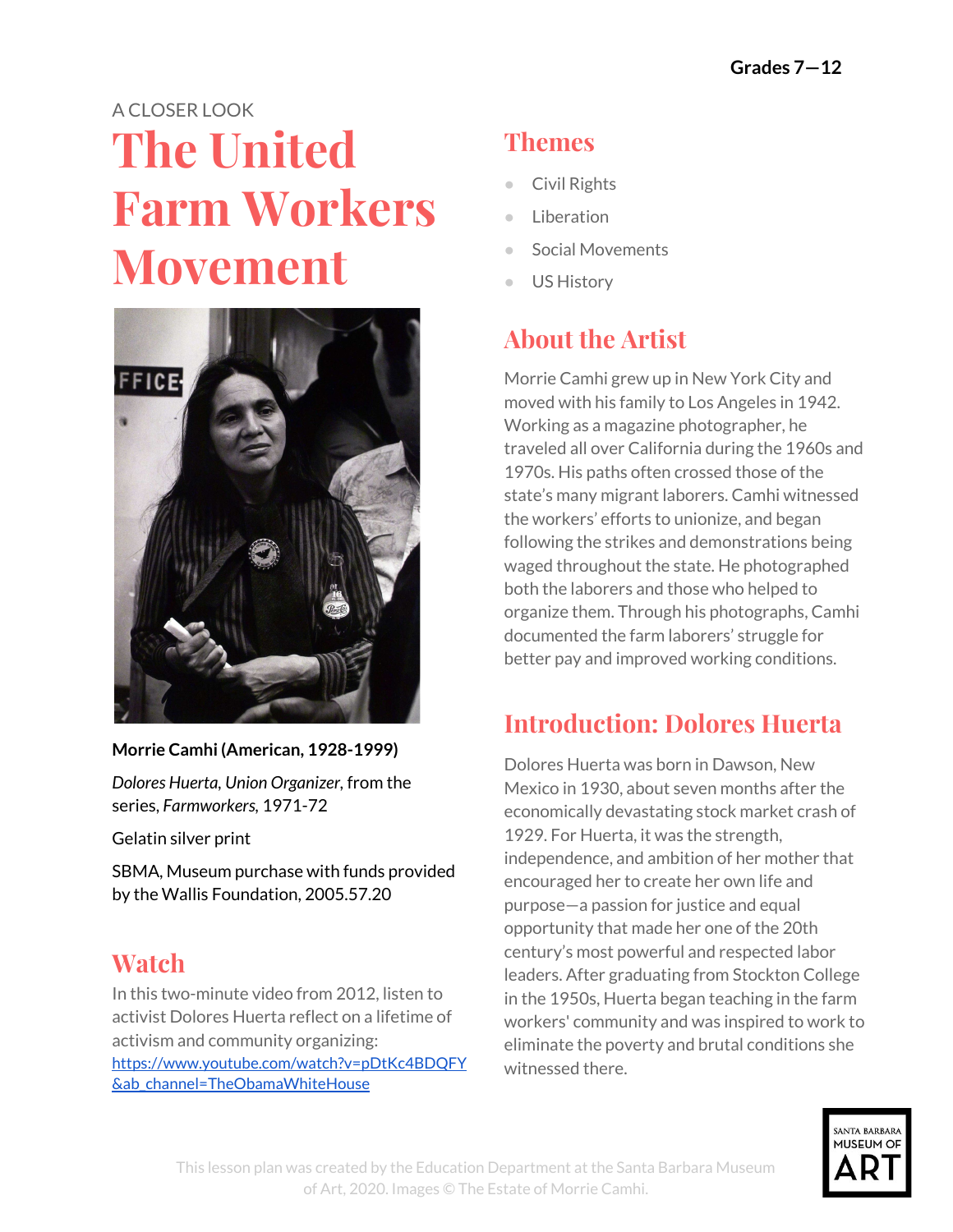#### *Huelga* **Diana García**

September 24th, 1965 Delano California. You remember this day. How can you forget? Iconic this photo, outsize reproduction guiding us in. The great strikes in Delano, where it all began and you were there. Look at you atop a truck, sun in your eyes, you squint. Sensible clothes, sleeves pushed up passed your elbows, your get to work look. Comfy dark slacks, nothing you'd wear to church, nothing you'd wear turning trays. You turned from side to side, arms tired from holding the sign. It looks heavy, the word huelga feels heavy. Think of what this word means to all those who follow you out that day. Think of the lives changed by this one word, workers daring to claim their lives. Daring to think their arms, backs, legs should earn them more than subsistence wages. More than a quick meal midday, more than those furtive trips to the edge of the fields, hunkered down against crying eyes. More than dry eyes and dryer throats. The heat rises, pushes against your face, singles you out atop that truck. You must wonder if even now someone has you in their crosshairs. You must wonder what would happen to your children. But you can't think about them,

because this is about your children. This is about all the children, about all these young workers, ready to walk out, ready to follow you, ready not to grow old beneath another hot sun.

#### *Bent to the Earth* **Blas Manuel de Luna**

They had hit Ruben with the high beams, had blinded him so that the van he was driving, full of Mexicans going to pick tomatoes, would have to stop. Ruben spun

the van into an irrigation ditch, spun the five-year-old me awake to immigration officers, their batons already out, already looking for the soft spots on the body, to my mother being handcuffed and dragged to a van, to my father trying to show them our green cards.

They let us go. But Alvaro was going back. So was his brother Fernando. So was their sister Sonia. Their mother did not escape, and so was going back. Their father was somewhere in the field, and was free. There were no great truths

revealed to me then. No wisdom given to me by anyone. I was a child who had seen what a piece of polished wood could do to a face, who had seen his father about to lose the one he loved, who had lost some friends who would never return, who, later that morning, bent to the earth and went to work.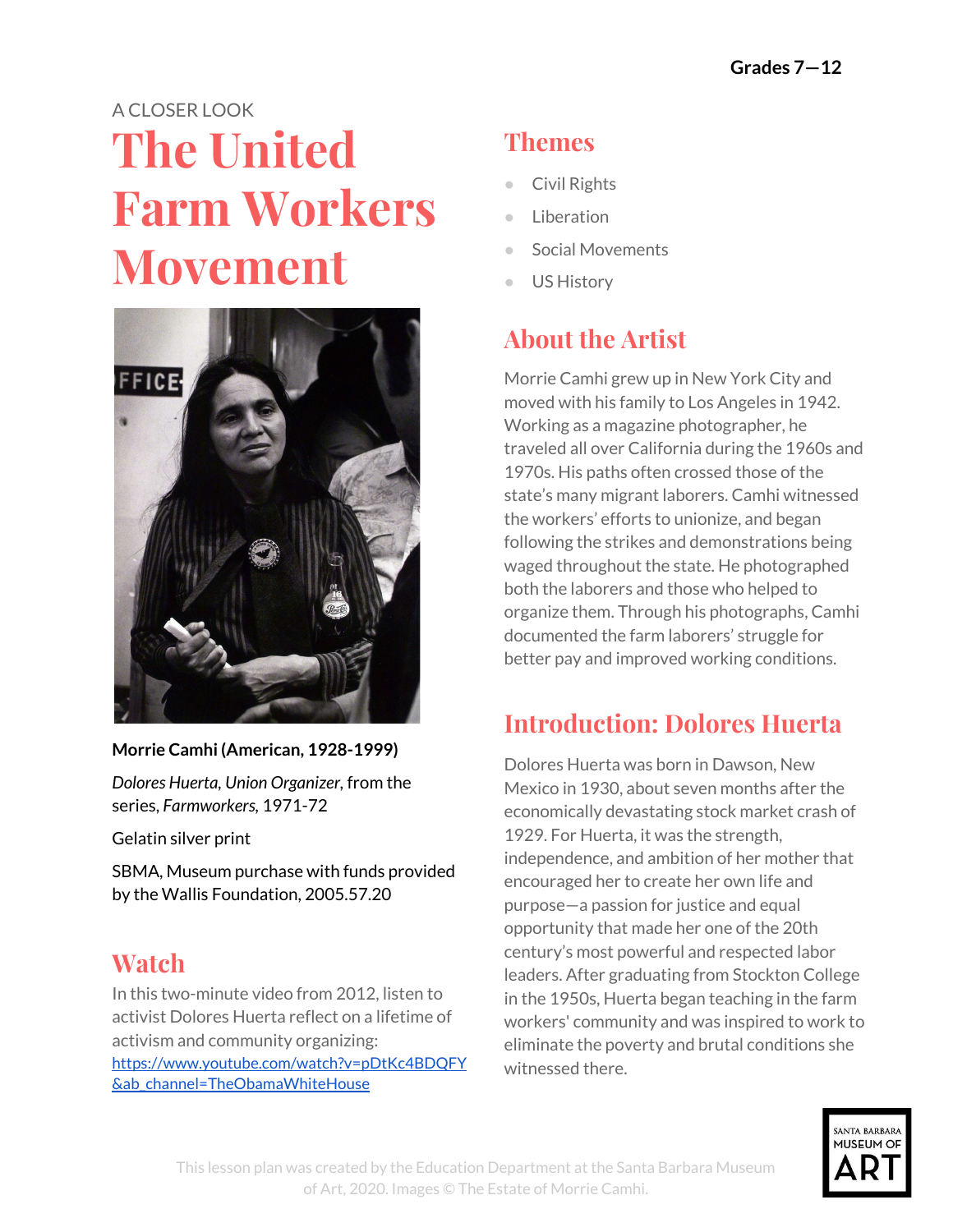

Morrie Camhi, *Dolores Huerta, Union Organizer*, from the series, *Farmworkers*, 1971-72. Gelatin silver print. SBMA, Museum purchase with funds provided by the Wallis Foundation, 2005.57.20.